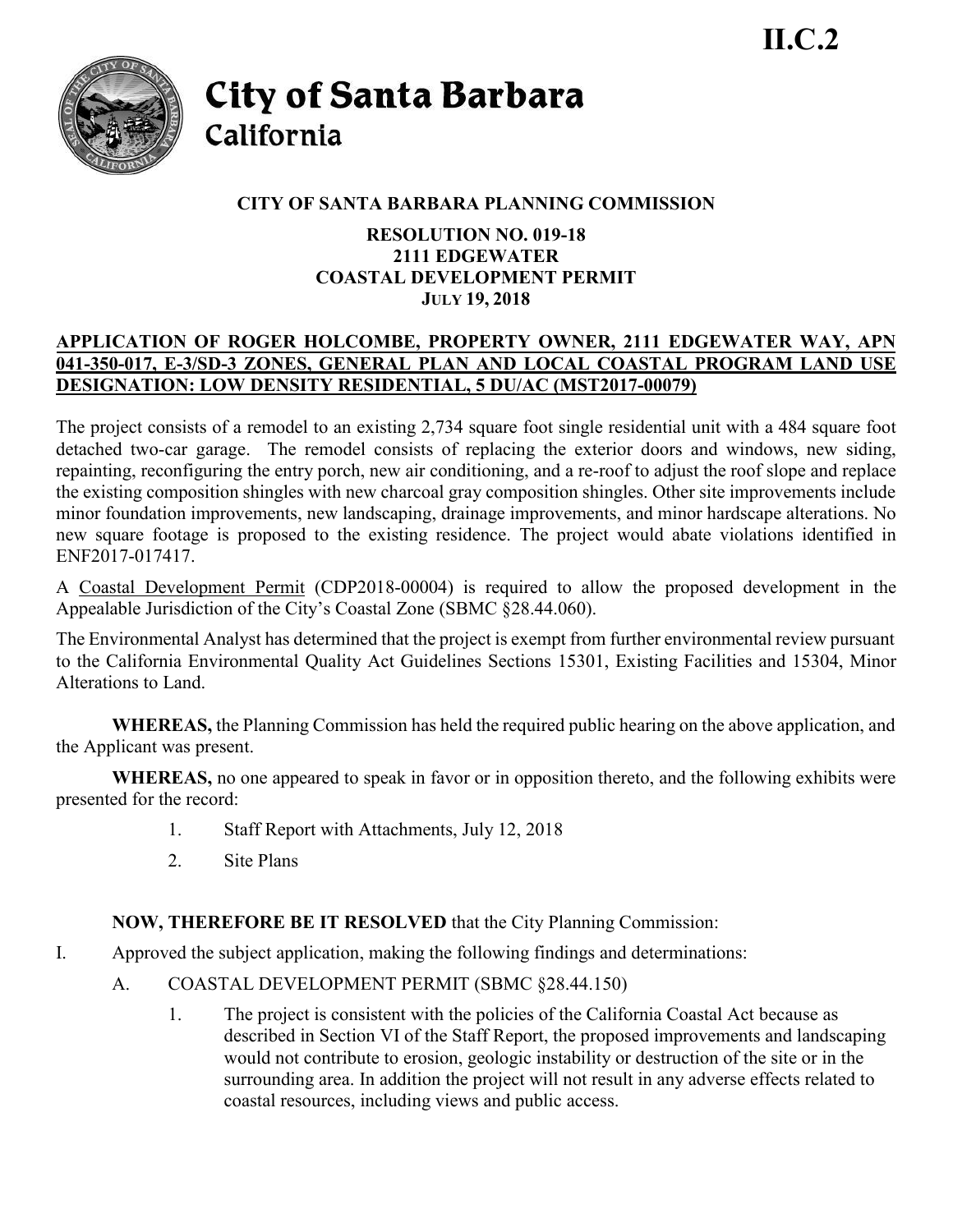PLANNING COMMISSION RESOLUTION NO. 019 –18 2111 EDGEWATER WAY JULY 19, 2018 PAGE 2

- 2. The project is consistent with all applicable policies of the City's Local Coastal Plan, all applicable implementing guidelines, and all applicable provisions of the Code, as described in Section VI of the Staff Report because the landscaping improvements would not contribute to erosion, geologic instability or destruction of the site. Furthermore, the project will not impact views from public view corridors; will not impact public access; will not contribute to safety or drainage hazards on the site; and since the project is located within the area previously disturbed and includes minor, at-grade, improvements, potential impacts to cultural resources would be less than significant.
- II. Said approval is subject to the following conditions:

In consideration of the project approval granted by the Planning Commission and for the benefit of the owner(s) and occupant(s) of the Real Property, the owners and occupants of adjacent real property and the public generally, the following terms and conditions are imposed on the use, possession, and enjoyment of the Real Property:

- A. **Order of Development.** In order to accomplish the proposed development, the following steps shall occur in the order identified:
	- 1. Obtain all required design review approvals.
	- 2. Pay Land Development Team Recovery Fee (30% of all planning fees, as calculated by staff) at time of building permit application.
	- 3. Submit an application for and obtain a Building Permit (BLD) to demolish any structures / improvements and/or perform rough grading. Comply with condition E "Construction Implementation Requirements."
	- 4. Record any required documents (see Recorded Conditions Agreement section).
	- 5. Permits. Submit an application for and obtain a Building Permit (BLD) for construction of approved development and complete said development.

Details on implementation of these steps are provided throughout the conditions of approval.

- B. **Recorded Conditions Agreement.** The Owner shall execute a *written instrument*, which shall be prepared by Planning staff, reviewed as to form and content by the City Attorney, Community Development Director and Public Works Director, recorded in the Office of the County Recorder, and shall include the following:
	- 1. **Approved Development.** The development of the Real Property approved by the Planning Commission is limited to the interior remodel, roof, door and window changes, exterior treatment, landscaping and hardscaping changes and improvements shown on the plans signed by the chairperson of the Planning Commission on said date and on file at the City of Santa Barbara.
	- 2. **Development Rights Restrictions on Bluff Face.** The Owner shall not cause or suffer any development on, or make any use of, the bluff face beyond what is identified on the approved plans, in order that the bluff face will remain in its natural state as much as reasonably feasible. The Owner shall not make use of the restricted area including, but not limited to, grading, irrigation, structures, ornamental landscaping, or utility service lines. The restricted areas shall be shown on the landscape plans. The Owner shall continue to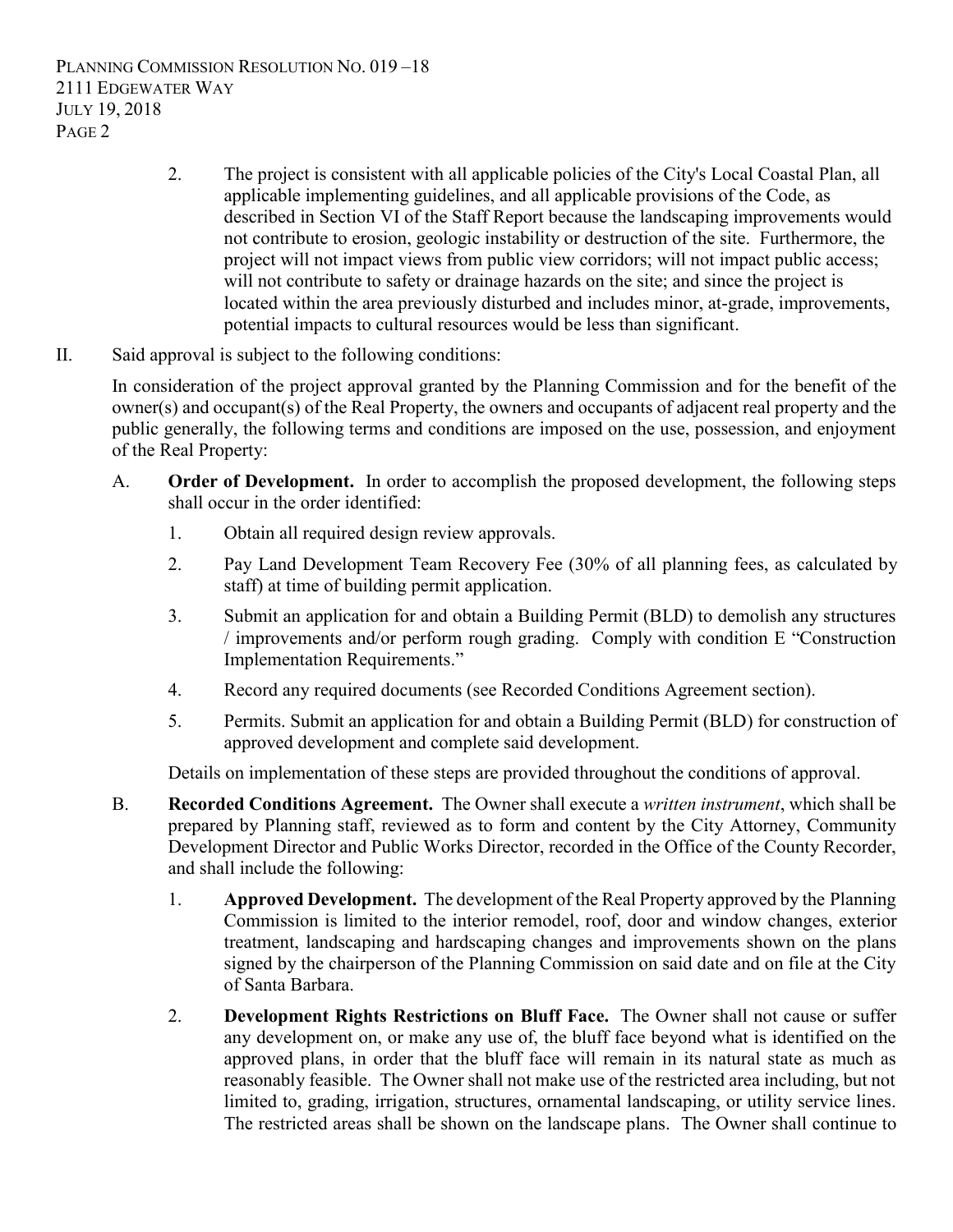be responsible for maintenance of the restricted area, and compliance with orders of the Fire Department. Any brush clearance shall be performed without the use of earth moving equipment.

- 3. **Uninterrupted Water Flow.** The Owner shall allow for the continuation of any historic flow of water onto the Real Property including, but not limited to, swales, natural watercourses, conduits and any access road, as appropriate.
- 4. **Landscape Plan Compliance.** The Owner shall comply with the Landscape Plan approved by the Single Family Design Board (SFDB). Such plan shall not be modified unless prior written approval is obtained from the SFDB. The landscaping on the Real Property shall be provided and maintained in accordance with said landscape plan, including any tree protection measures. If said landscaping is removed for any reason without approval by the SFDB, the owner is responsible for its immediate replacement.
- 5. **Storm Water Pollution Control and Drainage Systems Maintenance.** Owner shall maintain the drainage system and storm water pollution control devices in a functioning state and in accordance with the Storm Water BMP Guidance Manual and Operations and Maintenance Procedure Plan approved by the Creeks Division. Should any of the project's surface or subsurface drainage structures or storm water pollution control methods fail to capture, infiltrate, and/or treat water, or result in increased erosion, the Owner shall be responsible for any necessary repairs to the system and restoration of the eroded area. Should repairs or restoration become necessary, prior to the commencement of such repair or restoration work, the Owner shall submit a repair and restoration plan to the Community Development Director to determine if an amendment or a new (Building Permit and Coastal Development Permit) is required to authorize such work. The Owner is responsible for the adequacy of any project-related drainage facilities and for the continued maintenance thereof in a manner that will preclude any hazard to life, health, or damage to the Real Property or any adjoining property.
- 6. **Future Threats to Development.** By acceptance of this permit, the Owner agrees, on behalf of him/herself and all successors and assigns, that the Owner shall remove the development authorized by this permit, including the residence, garage, foundations, decks or pavers if any government agency has ordered that the structure(s) is not to be occupied in the event that the development is threatened with damage or destruction from waves, erosion, storm conditions, liquefaction, flooding, sea level rise, or any other coastal hazards in the future. In the event that portions of the development fall to the beach before they are removed, the Owner shall remove all recoverable debris associated with the development from the beach and ocean and lawfully dispose of the material in an approved disposal site. Such removal shall require a Coastal Development Permit.
- 7. **Coastal Bluff Liability Limitation.** The Owner understands and is advised that the site may be subject to extraordinary hazards from waves during storms and erosion, retreat, settlement, or subsidence and assumes liability for such hazards. The Owner unconditionally waives any present, future, and unforeseen claims of liability on the part of the City arising from the aforementioned or other natural hazards and relating to this permit approval, as a condition of this approval. Further, the Owner agrees to indemnify and hold harmless the City and its employees for any alleged or proven acts or omissions and related cost of defense, related to the City's approval of this permit and arising from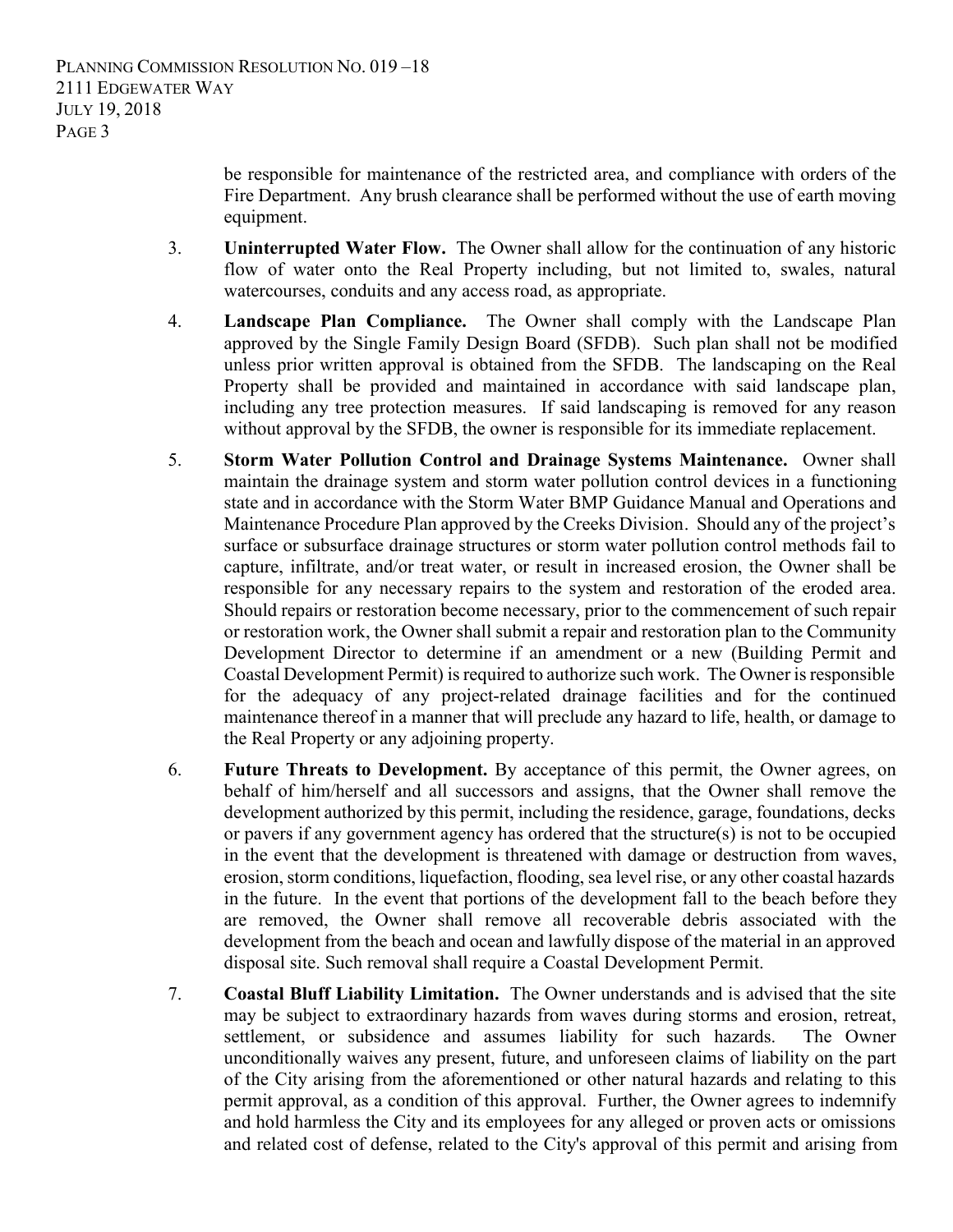the aforementioned or other natural hazards whether such claims should be stated by the Owner's successor-in-interest or third parties.

- 8. **Geotechnical Liability Limitation.** The Owner understands and is advised that the site may be subject to extraordinary hazards from landslides, erosion, retreat, settlement, or subsidence and assumes liability for such hazards. The Owner unconditionally waives any present, future, and unforeseen claims of liability on the part of the City arising from the aforementioned or other natural hazards and relating to this permit approval, as a condition of this approval. Further, the Owner agrees to indemnify and hold harmless the City and its employees for any alleged or proven acts or omissions and related cost of defense, related to the City's approval of this permit and arising from the aforementioned or other natural hazards whether such claims should be stated by the Owner's successor-in-interest or third parties.
- C. **Design Review.** The project, including public improvements, is subject to the review and approval of the Single Family Design Board (SFDB). The SFDB shall not grant project design approval until the following Planning Commission land use conditions have been satisfied.
	- 1. **Appropriate Plants on Bluff.** Special attention shall be paid to the appropriateness of the existing and proposed plant material on the bluff. All existing succulent plants that add weight to the bluff and/or contribute to erosion shall be removed in a manner that does not disturb the root system and replaced with appropriate plant material in a manner that does not increase the rate of erosion.
	- 2. **Irrigation System.** The irrigation system shall be designed and maintained with the most current technology to prevent a system failure. Watering of vegetation on the bluff edge shall be kept to the minimum necessary for plant survival. The drip system along the bluff edge shall be removed after one full season of plant growth.
- D. **Requirements Prior to Permit Issuance.** The Owner shall submit the following, or evidence of completion of the following, for review and approval by the Department listed below prior to the issuance of any permit for the project. Some of these conditions may be waived for demolition or rough grading permits, at the discretion of the department listed. Please note that these conditions are in addition to the standard submittal requirements for each department.
	- 1. **Public Works Department.**
		- a. **Encroachment Permits.** An encroachment permit from the City or other jurisdictions (State, Flood Control, County, etc.) for the construction of improvements (including any required appurtenances) within their rights of way or easements shall be obtained by the Owner.
		- b. **Construction-Related Truck Trips.** Construction-related truck trips for trucks with a gross vehicle weight rating of three tons or more shall not be scheduled during peak hours (7:00 a.m. to 9:00 a.m. and 4:00 p.m. to 6:00 p.m.) in order to help reduce truck traffic on adjacent streets and roadways.
	- 2. **Community Development Department.**
		- a. **Recordation of Agreements.** The Owner shall provide evidence of recordation of the written instrument that includes all of the Recorded Conditions identified in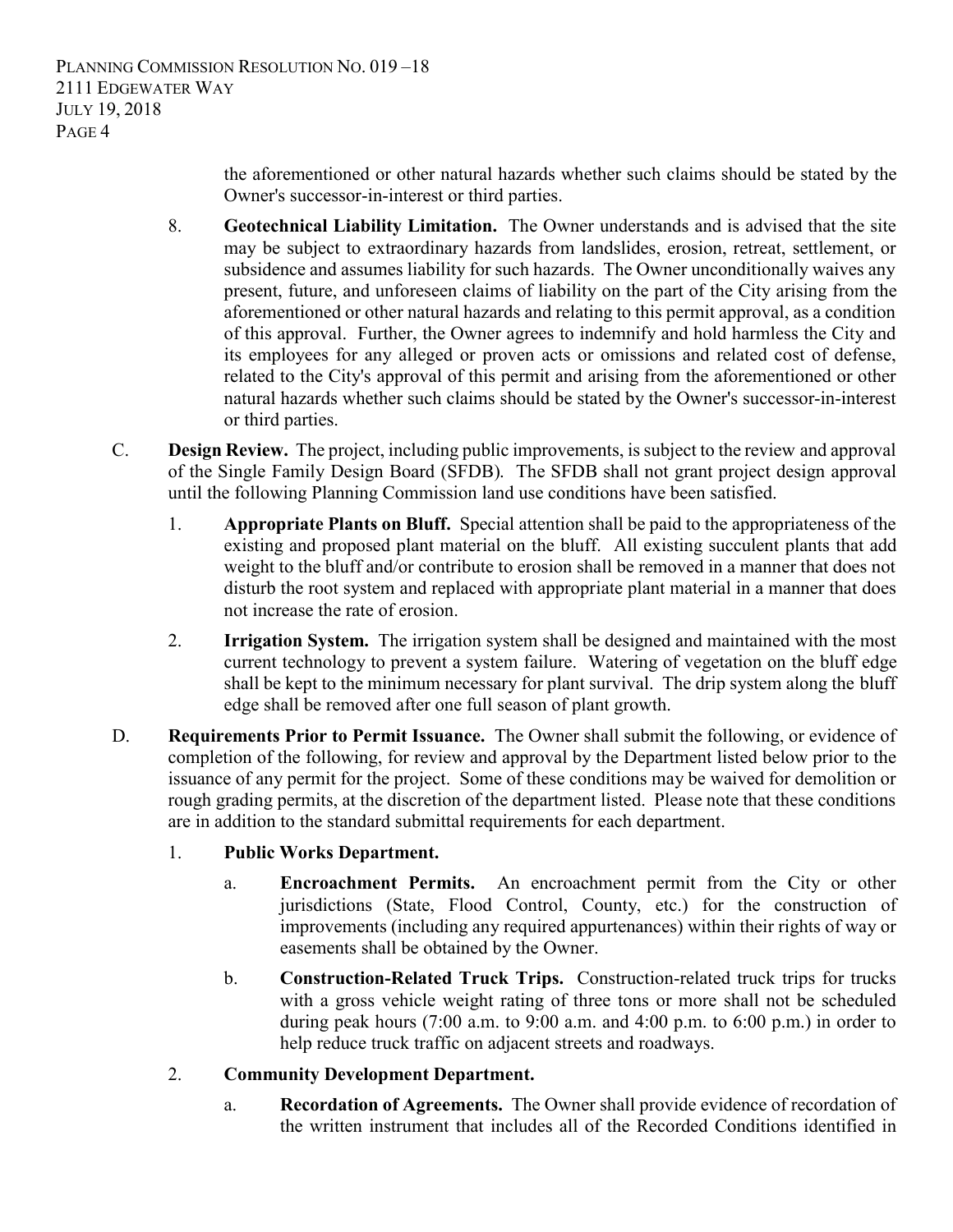condition B "Recorded Conditions Agreement" to the Community Development Department prior to issuance of any building permits.

- b. **Drainage and Water Quality.** The project is required to comply with Tier 3 of the Storm Water BMP Guidance Manual, pursuant to Santa Barbara Municipal Code Chapter 22.87 treatment, rate and volume. The Owner shall submit drainage calculations, a hydrology report, worksheets from the Storm Water BMP Guidance Manual for Post Construction Practices prepared by a registered civil engineer or licensed architect demonstrating that the new development will comply with the City's Storm Water BMP Guidance Manual. Project plans for grading, drainage, stormwater facilities and treatment methods, and project development, shall be subject to review and approval by the City Building Division and Public Works Department. Sufficient engineered design and adequate measures shall be employed to ensure that no unpermitted construction-related or long-term effects from increased runoff, erosion and sedimentation, urban water pollutants (including, but not limited to trash, hydrocarbons, fertilizers, bacteria, etc.), or groundwater pollutants would result from the project.
- c. **Requirement for Archaeological Resources.** The following information shall be printed on the site plan:

If archaeological resources are encountered or suspected, work shall be halted or redirected immediately and the Planning Division shall be notified. The archaeologist shall assess the nature, extent, and significance of any discoveries and develop appropriate management recommendations for archaeological resource treatment, which may include, but are not limited to, redirection of grading and/or excavation activities, consultation and/or monitoring with a Barbareño Chumash representative from the most current City Qualified Barbareño Chumash Site Monitors List, etc.

If the discovery consists of possible human remains, the Santa Barbara County Coroner shall be contacted immediately. If the Coroner determines that the remains are Native American, the Coroner shall contact the California Native American Heritage Commission. A Barbareño Chumash representative from the most current City Qualified Barbareño Chumash Site Monitors List shall be retained to monitor all further subsurface disturbance in the area of the find. Work in the area may only proceed after the Planning Division grants authorization.

If the discovery consists of possible prehistoric or Native American artifacts or materials, a Barbareño Chumash representative from the most current City Qualified Barbareño Chumash Site Monitors List shall be retained to monitor all further subsurface disturbance in the area of the find. Work in the area may only proceed after the Planning Division grants authorization.

d. **Contractor and Subcontractor Notification.** The Owner shall notify in writing all contractors and subcontractors of the site rules, restrictions, and Conditions of Approval. Submit a draft copy of the notice to the Planning Division for review and approval.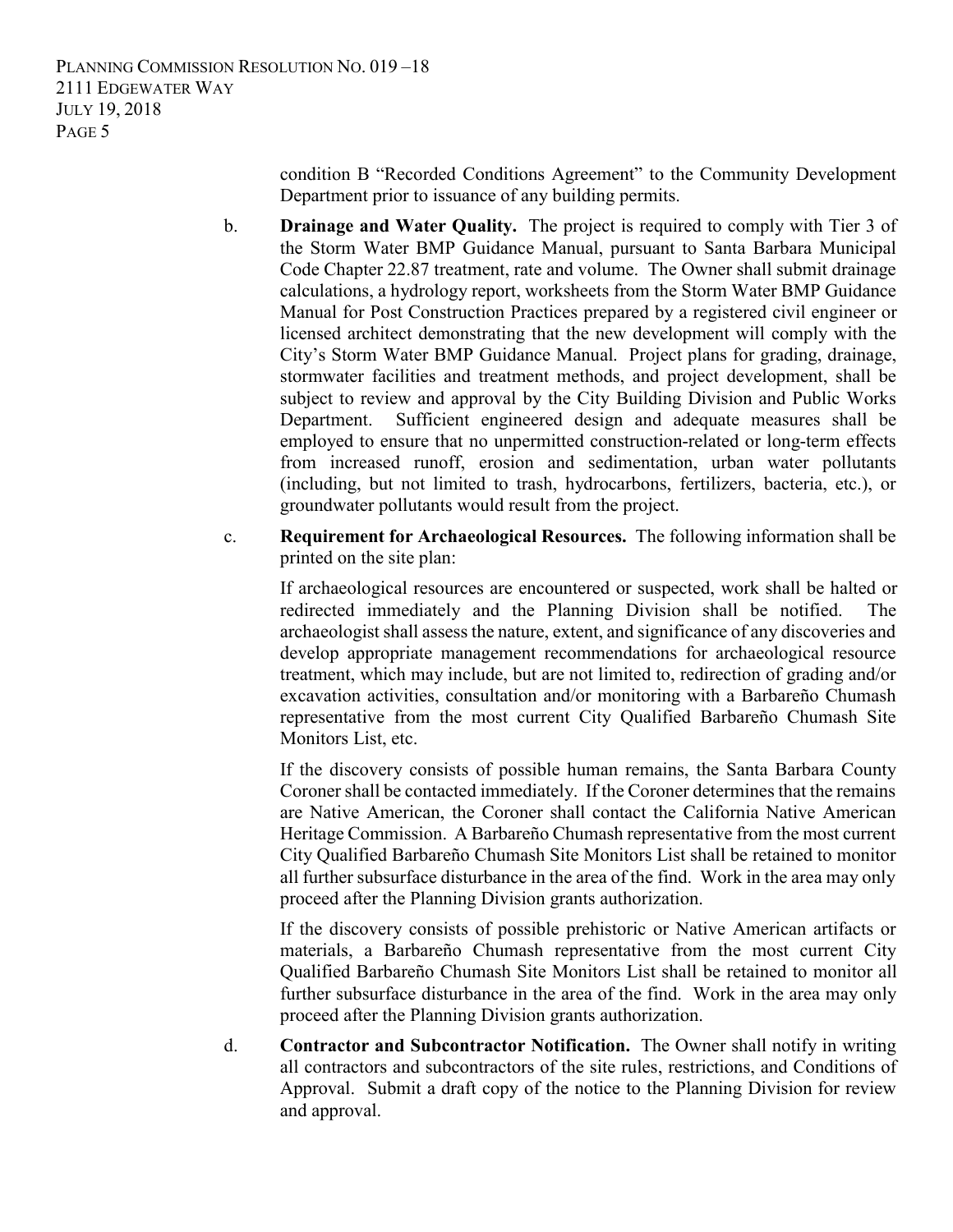- e. **Design Review Requirements.** Plans shall show all design, landscape and tree protection elements, as approved by the appropriate design review board and as outlined in Section C "Design Review," and all elements/specifications shall be implemented on-site.
- f. **Conditions on Plans/Signatures.** The final Resolution shall be provided on a full size drawing sheet as part of the drawing sets. A statement shall also be placed on the sheet as follows: The undersigned have read and understand the required conditions, and agree to abide by any and all conditions which are their usual and customary responsibility to perform, and which are within their authority to perform.

Signed:

| <b>Property Owner</b> |      | Date        |
|-----------------------|------|-------------|
|                       |      |             |
| Contractor            | Date | License No. |
| Architect             | Date | License No. |
| Engineer              | Date | License No. |

- g. **Soil Testing.** Soil testing must occur and be submitted to Community Development prior to Building Permit Issuance, in a form that is acceptable to the City's Chief Building Official.
- E. **Construction Implementation Requirements.** All of these construction requirements shall be carried out in the field by the Owner and/or Contractor for the duration of the project construction, including demolition and grading.
	- 1. **Construction Contact Sign.** Immediately after Building permit issuance, signage shall be posted at the points of entry to the site that list the contractor(s) name, contractor(s) telephone number(s), construction work hours, site rules, and construction-related conditions, to assist Building Inspectors and Police Officers in the enforcement of the conditions of approval. The font size shall be a minimum of 0.5 inches in height. Said sign shall not exceed six feet in height from the ground if it is free-standing or placed on a fence. It shall not exceed 24 square feet if in a multi-family or commercial zone or six square feet if in a single family zone.
	- 2. **Construction Storage/Staging.** Construction vehicle/ equipment/ materials storage and staging shall be done on-site. No parking or storage shall be permitted within the public right-of-way, unless specifically permitted by the Public Works Director with a Public Works permit.
	- 3. **Unanticipated Archaeological Resources Contractor Notification.** Standard discovery measures shall be implemented per the City master Environmental Assessment throughout grading and construction: Prior to the start of any vegetation or paving removal, demolition, trenching or grading, contractors and construction personnel shall be alerted to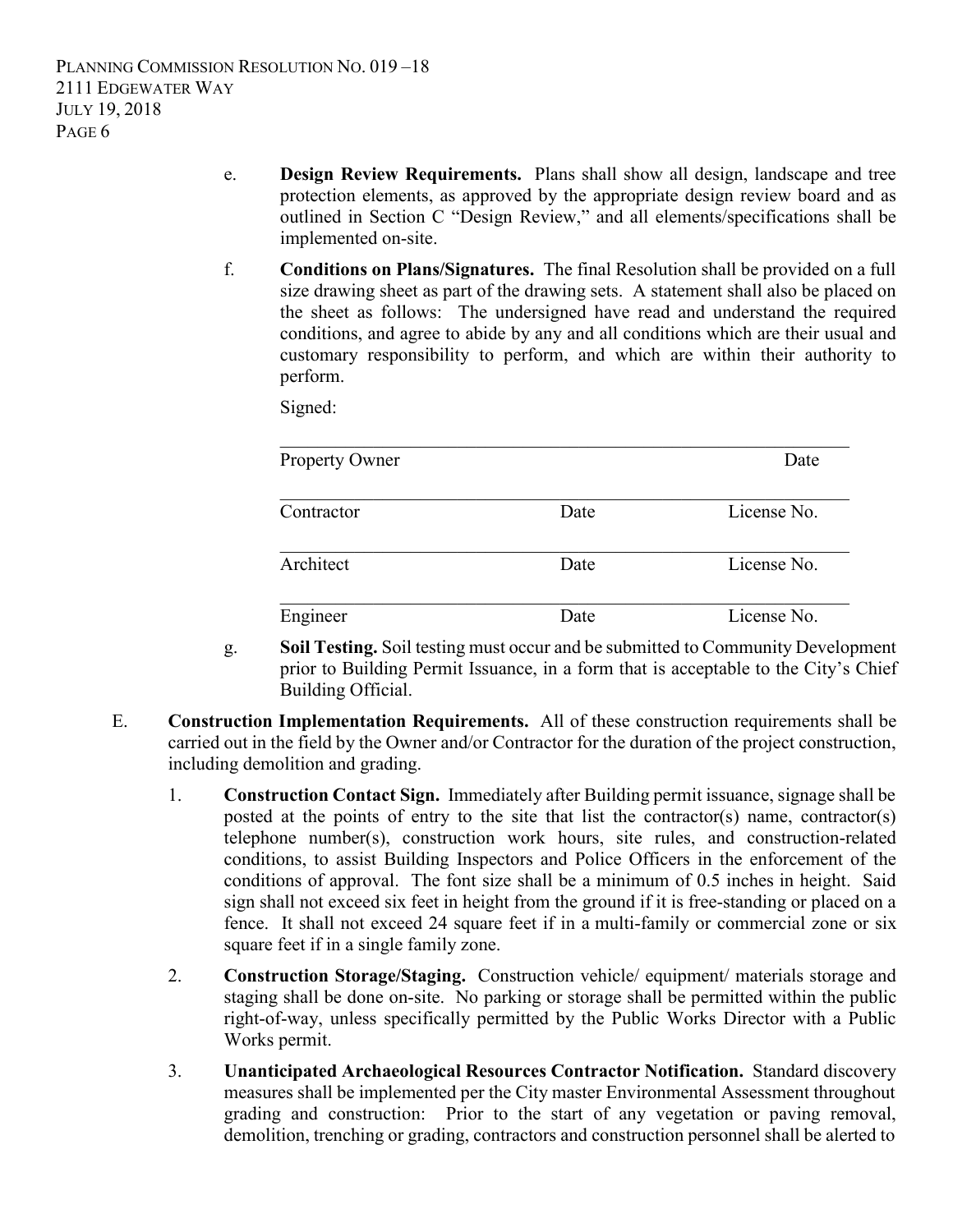PLANNING COMMISSION RESOLUTION NO. 019 –18 2111 EDGEWATER WAY JULY 19, 2018 PAGE 7

> the possibility of uncovering unanticipated subsurface archaeological features or artifacts. If such archaeological resources are encountered or suspected, work shall be halted immediately, the City Environmental Analyst shall be notified and the Owner shall retain an archaeologist from the most current City Qualified Archaeologists List. The latter shall be employed to assess the nature, extent and significance of any discoveries and to develop appropriate management recommendations for archaeological resource treatment, which may include, but are not limited to, redirection of grading and/or excavation activities, consultation and/or monitoring with a Barbareño Chumash representative from the most current City qualified Barbareño Chumash Site Monitors List, etc.

> If the discovery consists of possible human remains, the Santa Barbara County Coroner shall be contacted immediately. If the Coroner determines that the remains are Native American, the Coroner shall contact the California Native American Heritage Commission. A Barbareño Chumash representative from the most current City Qualified Barbareño Chumash Site Monitors List shall be retained to monitor all further subsurface disturbance in the area of the find. Work in the area may only proceed after the Environmental Analyst grants authorization.

> If the discovery consists of possible prehistoric or Native American artifacts or materials, a Barbareño Chumash representative from the most current City Qualified Barbareño Chumash Site Monitors List shall be retained to monitor all further subsurface disturbance in the area of the find. Work in the area may only proceed after the Environmental Analyst grants authorization.

> A final report on the results of the archaeological monitoring shall be submitted by the City-approved archaeologist to the Environmental Analyst within 180 days of completion of the monitoring and prior to any certificate of occupancy for the project.

- F. **Prior to Certificate of Occupancy.** Prior to issuance of the Certificate of Occupancy, the Owner of the Real Property shall complete the following:
	- 1. **Repair Damaged Public Improvements.** Repair any public improvements (curbs, gutters, sidewalks, roadways, etc.) or property damaged by construction subject to the review and approval of the Public Works Department per SBMC §22.60. Where tree roots are the cause of the damage, the roots shall be pruned under the direction of a qualified arborist.

### G. **General Conditions.**

1. **Compliance with Requirements.** All requirements of the city of Santa Barbara and any other applicable requirements of any law or agency of the State and/or any government entity or District shall be met. This includes, but is not limited to, the Endangered Species Act of 1973 [ESA] and any amendments thereto (16 U.S.C. § 1531 et seq.), the 1979 Air Quality Attainment Plan, and the California Code of Regulations.

### 2. **Approval Limitations.**

a. The conditions of this approval supersede all conflicting notations, specifications, dimensions, and the like which may be shown on submitted plans.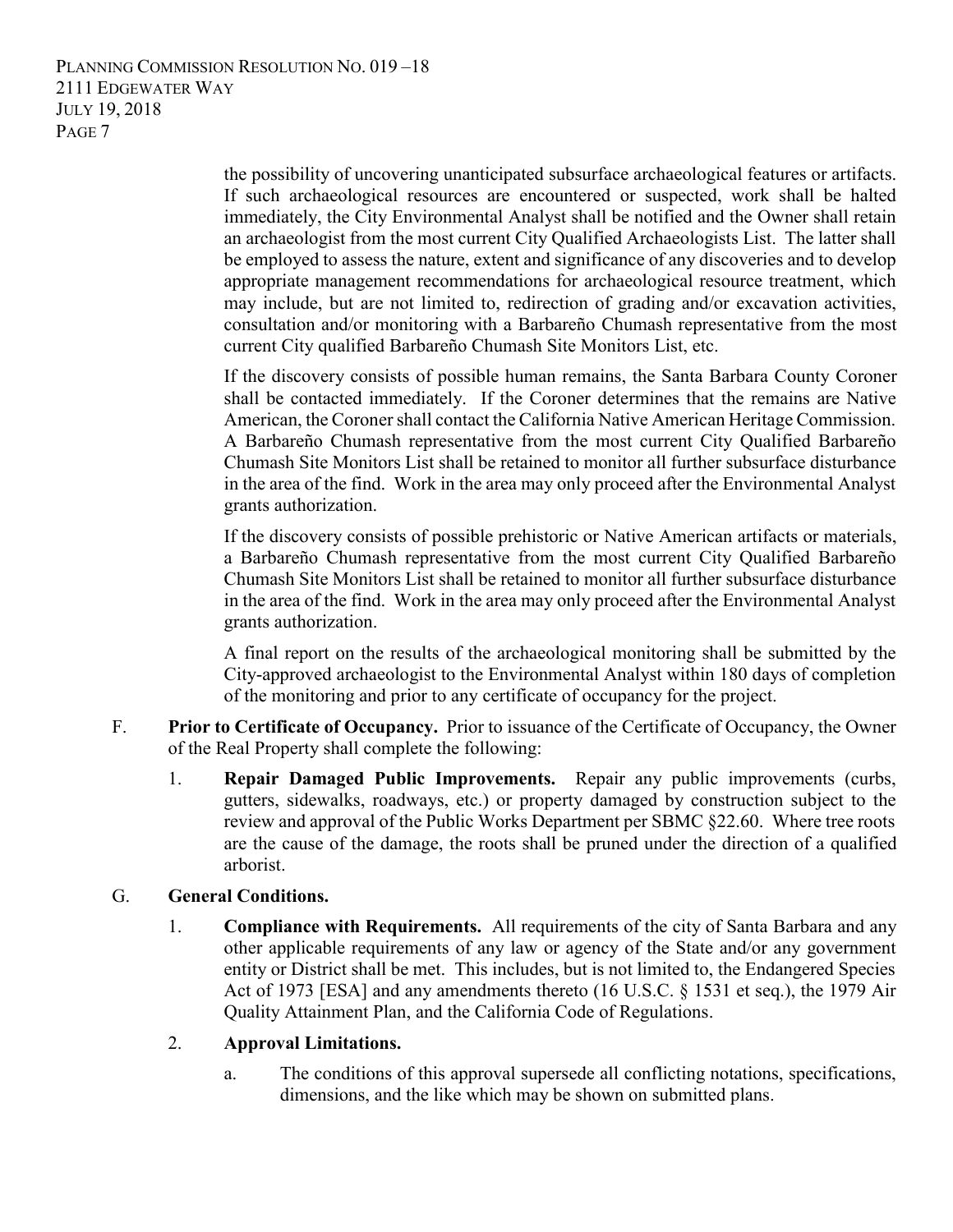- b. All buildings, roadways, parking areas and other features shall be located substantially as shown on the plans approved by the Planning Commission.
- c. Any deviations from the project description, approved plans or conditions must be reviewed and approved by the City, in accordance with the Planning Commission Guidelines. Deviations may require changes to the permit and/or further environmental review. Deviations without the above-described approval will constitute a violation of permit approval.
- 3. **Litigation Indemnification Agreement.** In the event the Planning Commission approval of the Project is appealed to the City Council, Applicant/Owner hereby agrees to defend the City, its officers, employees, agents, consultants and independent contractors ("City's Agents") from any third party legal challenge to the City Council's denial of the appeal and approval of the Project, including, but not limited to, challenges filed pursuant to the California Environmental Quality Act (collectively "Claims"). Applicant/Owner further agrees to indemnify and hold harmless the City and the City's Agents from any award of attorney fees or court costs made in connection with any Claim.

Applicant/Owner shall execute a written agreement, in a form approved by the City Attorney, evidencing the foregoing commitments of defense and indemnification within thirty (30) days of being notified of a lawsuit regarding the Project. These commitments of defense and indemnification are material conditions of the approval of the Project. If Applicant/Owner fails to execute the required defense and indemnification agreement within the time allotted, the Project approval shall become null and void absent subsequent acceptance of the agreement by the City, which acceptance shall be within the City's sole and absolute discretion. Nothing contained in this condition shall prevent the City or the City's Agents from independently defending any Claim. If the City or the City's Agents decide to independently defend a Claim, the City and the City's Agents shall bear their own attorney fees, expenses, and costs of that independent defense.

### III**. NOTICE OF COASTAL DEVELOPMENT PERMIT TIME LIMITS:**

The Planning Commission action approving the Coastal Development Permit shall expire two (2) years from the date of final action upon the application, per Santa Barbara Municipal Code §28.44.230, unless:

- 1. Otherwise explicitly modified by conditions of approval for the coastal development permit.
- 2. A Building permit for the work authorized by the coastal development permit is issued prior to the expiration date of the approval.
- 3. The Community Development Director grants an extension of the coastal development permit approval. The Community Development Director may grant up to three (3) one-year extensions of the coastal development permit approval. Each extension may be granted upon the Director finding that: (i) the development continues to conform to the Local Coastal Program, (ii) the applicant has demonstrated due diligence in completing the development, and (iii) there are no changed circumstances that affect the consistency of the development with the General Plan or any other applicable ordinances, resolutions, or other laws.